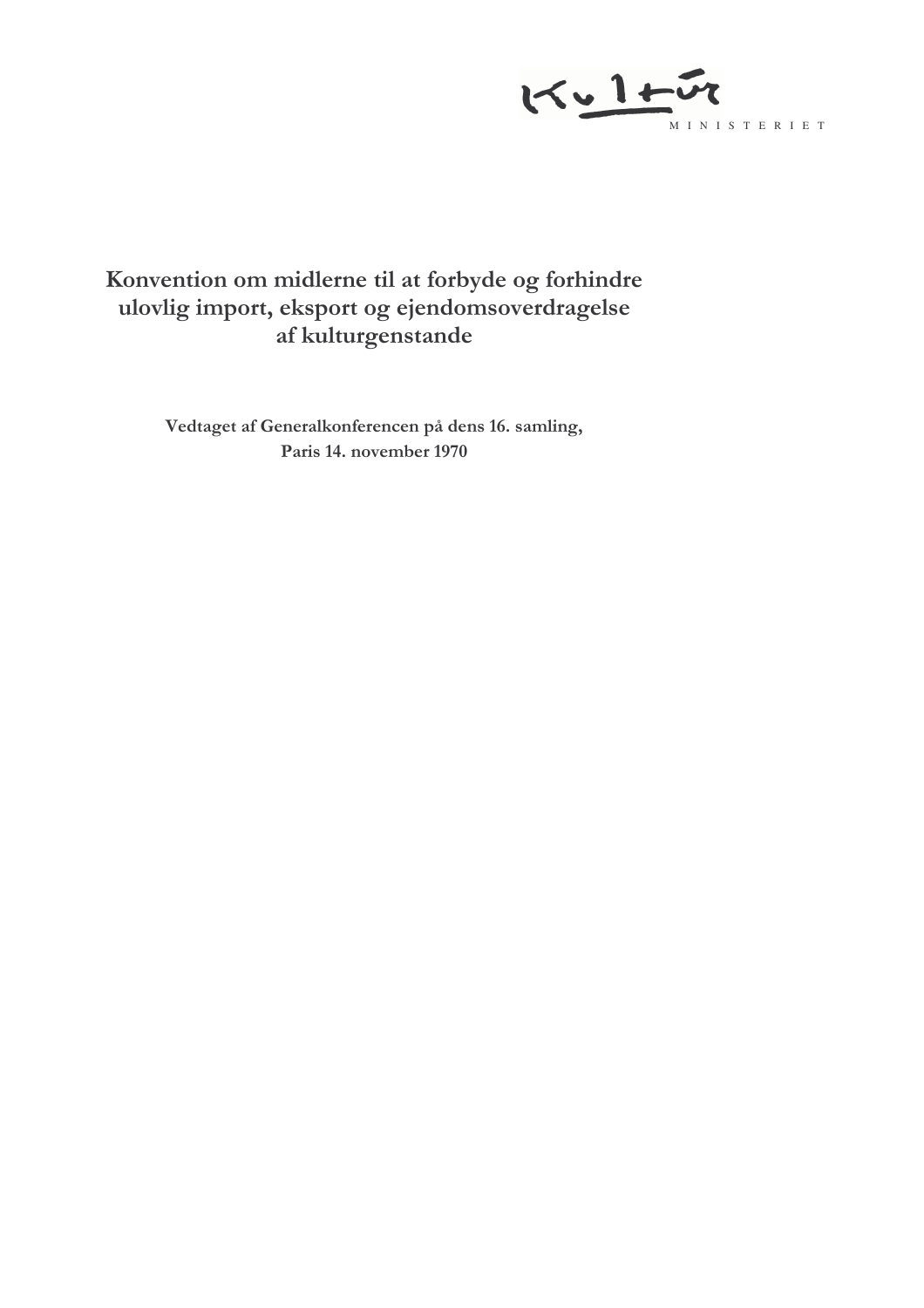UNESCO 's Generalkonference på dens 16. samling, der mødes i Paris fra den 12. oktober til den 14. november 1970,

erindrer om betydningen af de bestemmelser, der er indeholdt i Deklarationen om Principperne for Internationalt Kulturelt Samarbejde, vedtaget af Generalkonferencen på dens 14. samling,

tager i betragtning, at udvekslingen af kulturgenstande mellem nationerne til videnskabelige, kulturelle og uddannelsesmæssige formål øger kendskabet til menneskets civilisation, beriger alle folkeslags kulturliv og indgyder gensidig respekt og forståelse mellem nationerne,

tager i betragtning, at kulturel ejendom udgør en af de grundlæggende bestanddele af civilisationen og den nationale kultur, og at dens sande værdi kun kan værdsættes i forbindelse med flest mulige oplysninger om dens oprindelse, historie og traditionsmæssige baggrund,

tager i betragtning, at det påhviler enhver stat at beskytte de kulturværdier, der findes inden for dens territorium mod fare for tyveri, ulovlige udgravninger og ulovlig eksport,

tager i betragtning, at det for at afværge disse farer er væsentligt for enhver stat, at den i højere grad bliver opmærksom på sine moralske forpligtelser til at respektere sin egen og alle andre nationers kulturarv,

tager i betragtning, at museer, biblioteker og arkiver som kulturelle institutioner bør sikre, at deres samlinger opbygges i overensstemmelse med universelt anerkendte moralske principper,

tager i betragtning, at den ulovlige import, eksport og ejendomsoverdragelse af kulturgenstande er en hindring for den gensidige forståelse mellem nationerne, som det er en del af UNESCO's opgave at fremme ved til interesserede stater at foreslå internationale konventioner med dette formål,

tager i betragtning, at beskyttelsen af den kulturelle arv kun kan blive effektiv, hvis den organiseres, både nationalt og internationalt, af stater i nært samarbeide.

tager i betragtning, at UNESCO's Generalkonference i 1964 vedtog en rekommandation herom,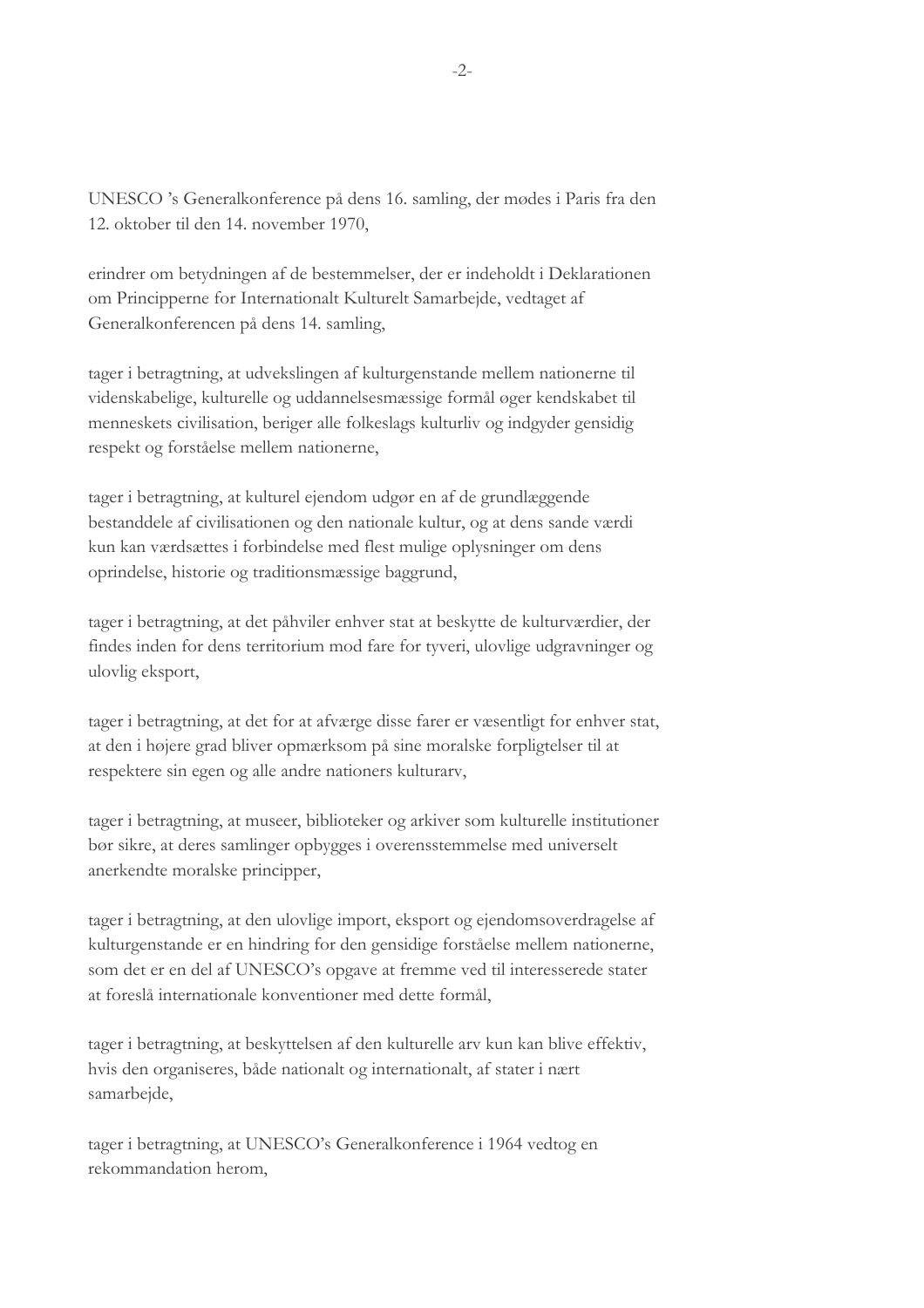har foran sig yderligere forslag om midler til at forbyde og forhindre ulovlig import, eksport og ejendomsoverdragelse af kulturgenstande, et spørgsmål der står som punkt 19 på dagsordenen for samlingen,

har besluttet på sin 15. samling, at dette emne skal gøres til genstand for en international konvention, vedtager denne konvention på den fjortende dag i november 1970.

### Artikel 1

I denne konvention betyder betegnelsen "kulturgenstand" genstande, som på religiøst eller verdsligt grundlag er specielt betegnet af hver enkelt stat som værende af betydning for arkæologi, forhistorie, historie, litteratur, kunst eller videnskab, og som tilhører følgende kategorier:

| (a) | Sjældne samlinger og eksemplarer af fauna, flora, mineraler og<br>anatomi og genstande af palæontologisk interesse;                                                                                                                                       |  |  |
|-----|-----------------------------------------------------------------------------------------------------------------------------------------------------------------------------------------------------------------------------------------------------------|--|--|
| (b) | Genstande med tilknytning til historien, herunder videnskabernes<br>og teknologiens historie og militær- og samfundshistorie, og til<br>nationale lederes, filosoffers, videnskabsmænds og kunstneres liv<br>samt til begivenheder af national betydning; |  |  |
| (c) | Fund fra arkæologiske udgravninger (herunder tilladte og skjulte)<br>eller fra arkæologiske opdagelser;                                                                                                                                                   |  |  |
| (d) | dele af kunstneriske eller historiske monumenter eller fra<br>arkæologiske fundsteder, og som er blevet adskilt fra disse;                                                                                                                                |  |  |
| (e) | antikviteter, der er over hundrede år gamle, såsom inskriptioner,<br>mønter og graverede segl;                                                                                                                                                            |  |  |
| (f) | genstande af etnologisk interesse;                                                                                                                                                                                                                        |  |  |
| (g) | genstande af kunstnerisk interesse, såsom:                                                                                                                                                                                                                |  |  |
|     | Billeder, malerier og tegninger fremstillet udelukkende<br>(i)                                                                                                                                                                                            |  |  |

med hånden på ethvert grundlag og af ethvert materiale (med undtagelse af industrielt design og fabriksfremstillede, hånddekorerede genstande);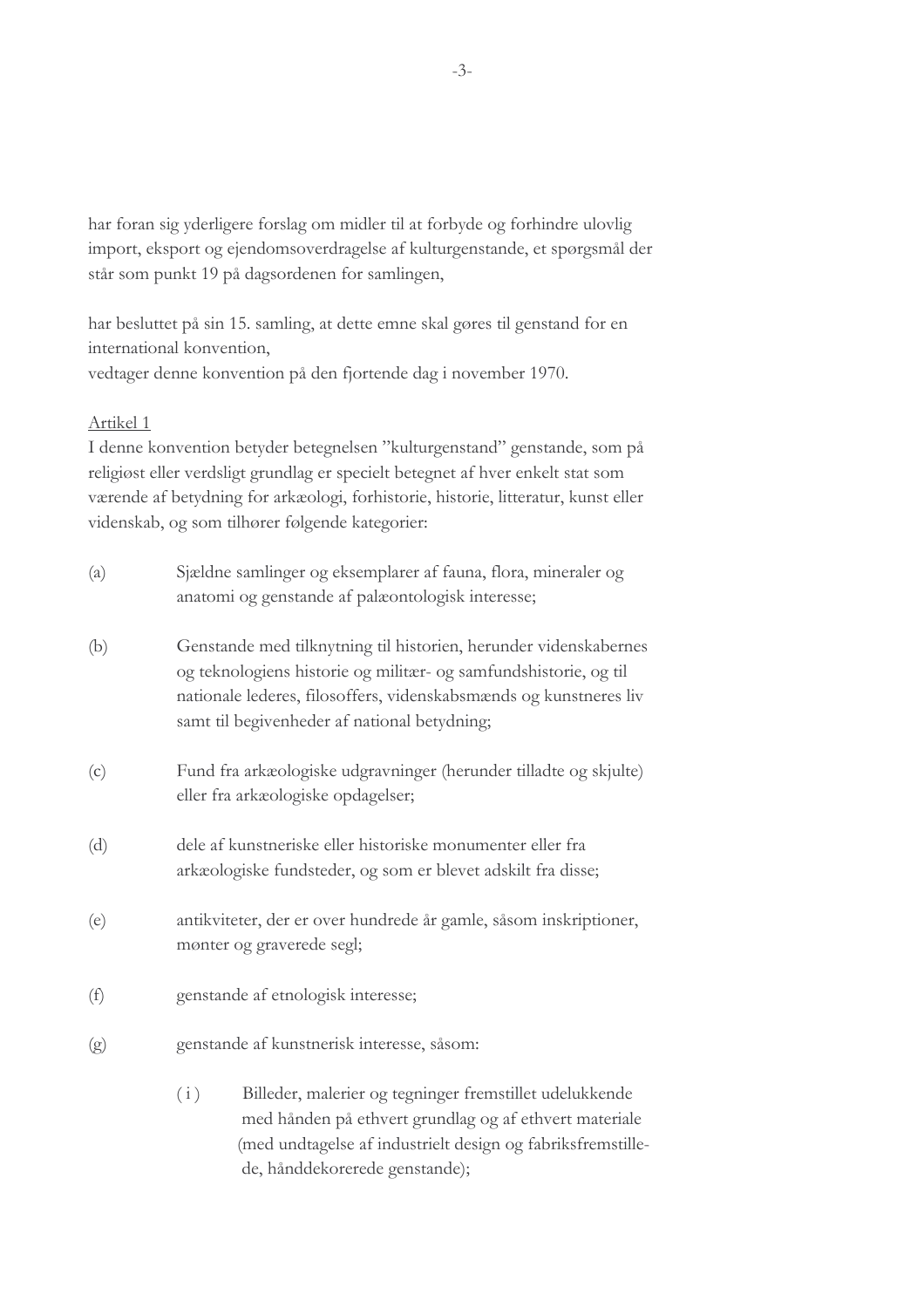|     | (iii)                                                                                                                                                                                        | originale statuer og skulpturer af ethvert materiale;                 |  |
|-----|----------------------------------------------------------------------------------------------------------------------------------------------------------------------------------------------|-----------------------------------------------------------------------|--|
|     | (iii)                                                                                                                                                                                        | originale graveringer, tryk og litografier;                           |  |
|     | (iv)                                                                                                                                                                                         | originale kunstneriske collager og montager af ethvert<br>materiale;  |  |
| (h) | sjældne manuskripter og inkunabler, gamle bøger, dokumenter og<br>publikationer af særlig interesse (historisk, kunstnerisk,<br>videnskabelig, litterær, osv.) enkeltvise eller i samlinger; |                                                                       |  |
| (i) | frimærker, stempelmærker og lignende mærker, enkeltvise<br>eller i samlinger;                                                                                                                |                                                                       |  |
| (j) | arkiver, herunder lydarkiver, fotografiske og kinematografiske<br>arkiver;                                                                                                                   |                                                                       |  |
| (k) |                                                                                                                                                                                              | møbler, der er over hundrede år gamle, og gamle<br>musikinstrumenter. |  |

# Artikel<sub>2</sub>

- 1. De i denne konvention deltagende stater erkender, at ulovlig import, eksport og ejendomsoverdragelse af kulturgenstande er en af de væsentligste årsager til forarmelsen af den kulturelle arv i oprindelseslandene for sådanne kulturgenstande, og at det internationale samarbejde er et af de mest effektive midler til beskyttelse af hvert enkelt lands kulturgenstande mod de farer, som opstår derved.
- 2. Med dette formål påtager de deltagende stater sig at modvirke sådanne handlinger med de midler, de har til rådighed, og specielt ved at fjerne årsagerne dertil standse igangværende handlinger og ved at bidrage til den nødvendige genoprettelse.

# Artikel 3

Import, eksport eller ejendomsoverdragelse af kulturgenstande, som gennemføres i modstrid med bestemmelser, der er vedtaget i henhold til denne konvention af de deltagende stater, skal være ulovlige.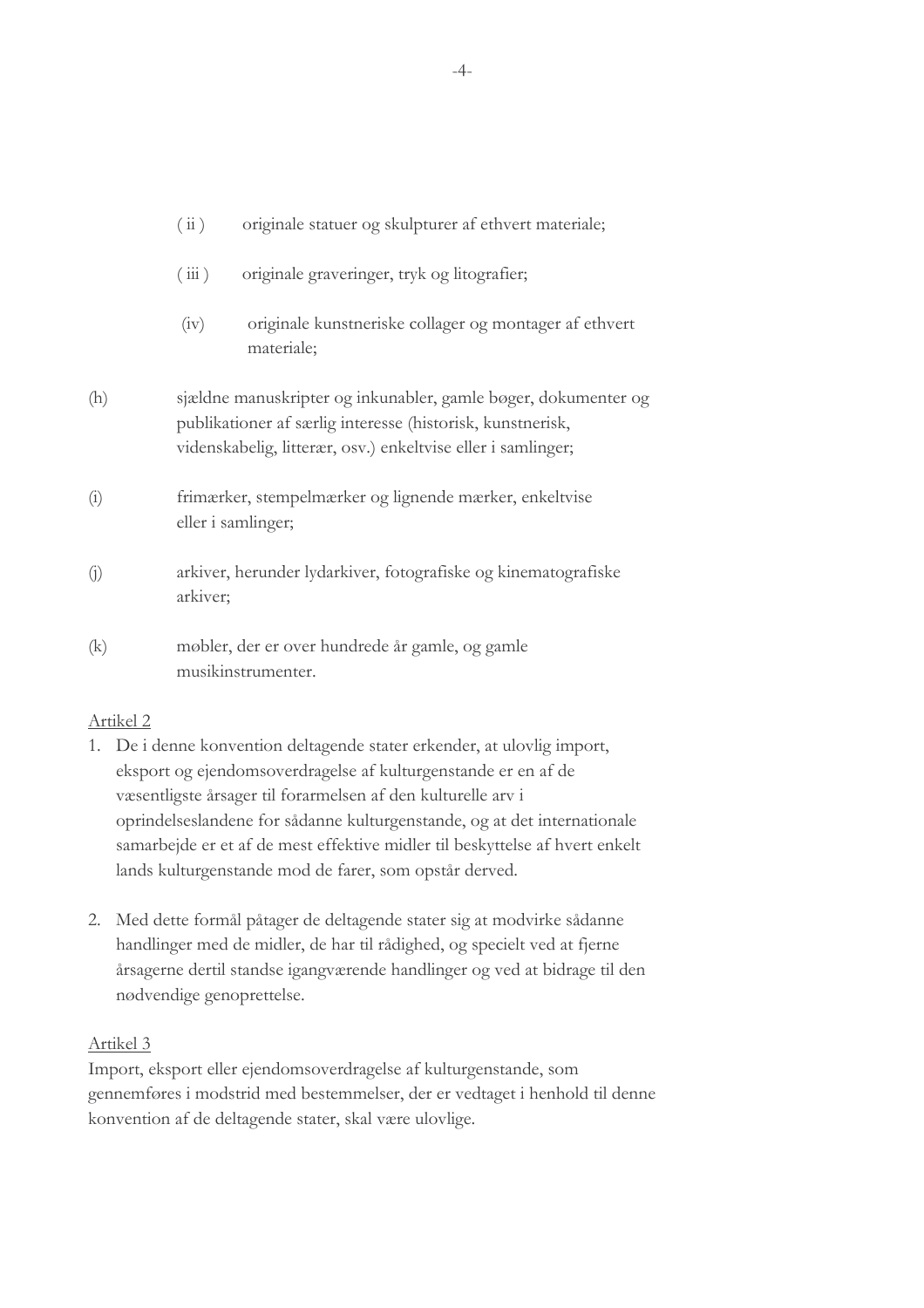De i denne konvention deltagende stater anerkender, at under hensyn til konventionens formål udgør ejendom, som tilhører følgende kategorier, en del af den enkelte stats kulturarv:

- Kulturgenstande, som er skabt af den individuelle eller kollektive  $(a)$ ånd hos borgere i den pågældende stat, og kulturgenstande der har betydning for den pågældende stat, og som er skabt inden for denne stats territorium af udenlandske statsborgere eller statsløse personer med bopæl inden for dette territorium;
- $(b)$ Kulturgenstande der er inden for det nationale territorium;
- Kulturgenstande som er indsamlet ved arkæologiske, etnologiske  $(c)$ eller naturvidenskabelige ekspeditioner med godkendelse af de kompetente myndigheder i oprindelseslandet for sådanne genstande;
- $(d)$ Kulturgenstande som har været genstand for frivillig aftale om udveksling;
- Kulturgenstande som er modtaget som gave eller erhvervet lovligt  $(e)$ med samtykke fra de kompetente myndigheder i oprindelseslandet for sådanne kulturgenstande.

#### Artikel 5

For at sikre beskyttelse af deres kulturgenstande mod ulovlig import, eksport og ejendomsoverdragelse påtager de i denne konvention deltagende stater sig, som passende for hvert land, inden for deres territorier at oprette ét eller flere nationale organer, hvor sådanne organer ikke allerede eksisterer, med henblik på beskyttelse af kulturarven med et kvalificeret personale i tilstrækkeligt antal for effektivt at kunne udføre følgende funktioner:

- at bidrage til udarbejdelsen af udkast til love og bestemmelser, a) bestemt til at sikre beskyttelsen af kulturarven og især til at forhindre ulovlig import, eksport og ejendomsoverdragelse af betydningsfulde kulturgenstande;
- $b)$ på basis af en national fortegnelse over beskyttede genstande at oprette og ajourføre en liste over betydningsfulde offentlige og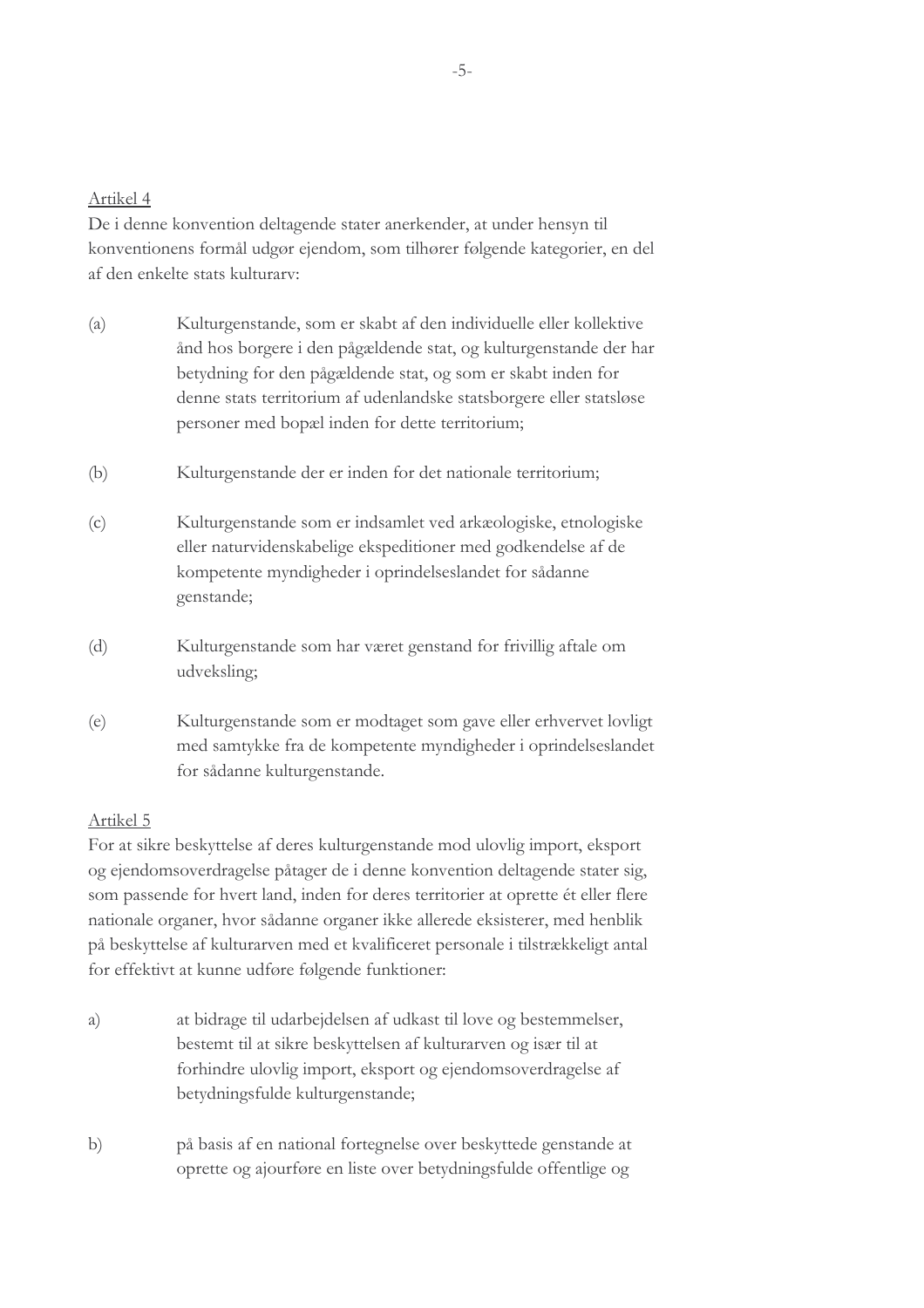|              | private kulturgenstande, hvis udførelse ville udgøre en væsentlig<br>forarmelse af den nationale kulturarv;                                                                                                                                       |
|--------------|---------------------------------------------------------------------------------------------------------------------------------------------------------------------------------------------------------------------------------------------------|
| $\mathbf{C}$ | at fremme udviklingen eller oprettelsen af videnskabelige og<br>tekniske institutioner (museer, biblioteker, arkiver, laboratorier,<br>værksteder), som kræves for at sikre bevarelsen og<br>præsentationen af kulturgenstande;                   |
| d)           | at organisere tilsyn med arkæologiske udgravninger, sikre bevarelse<br>på stedet af visse kulturgenstande og frede visse arealer, som er<br>reserveret til fremtidig arkæologisk forskning;                                                       |
| e)           | at indføre regler til gavn for de berørte (konservatorer, samlere,<br>antikvitetshandlere osv.) i overensstemmelse med de etiske<br>principper, som er anført i denne konvention - og at tage skridt til<br>at sikre, at disse regler overholdes; |
| f)           | træffe undervisningsmæssige foranstaltninger til at stimulere og<br>udvikle respekten for alle staters kulturarv og udbrede kendskabet<br>til bestemmelserne i denne konvention;                                                                  |
| g)           | sørge for passende offentlig omtale af bortkomst af enhver<br>kulturgenstand.                                                                                                                                                                     |

De i denne konvention deltagende stater påtager sig:

- a) at indføre et passende certifikat, hvori den eksporterende stat nærmere angiver, at eksporten af de pågældende kulturgenstande er tilladt. Dette certifikat bør ledsage enhver kulturgenstand, som eksporteres i overensstemmelse med reglerne;
- b) at forbyde eksport af kulturgenstande fra deres territorium, medmindre oven for omtalte eksportcertifikat medfølger;
- c) at give offentligheden meddelelse om dette forbud på passende måde, navnlig over for personer, som kan påregnes at ville eksportere eller importere kulturgenstande.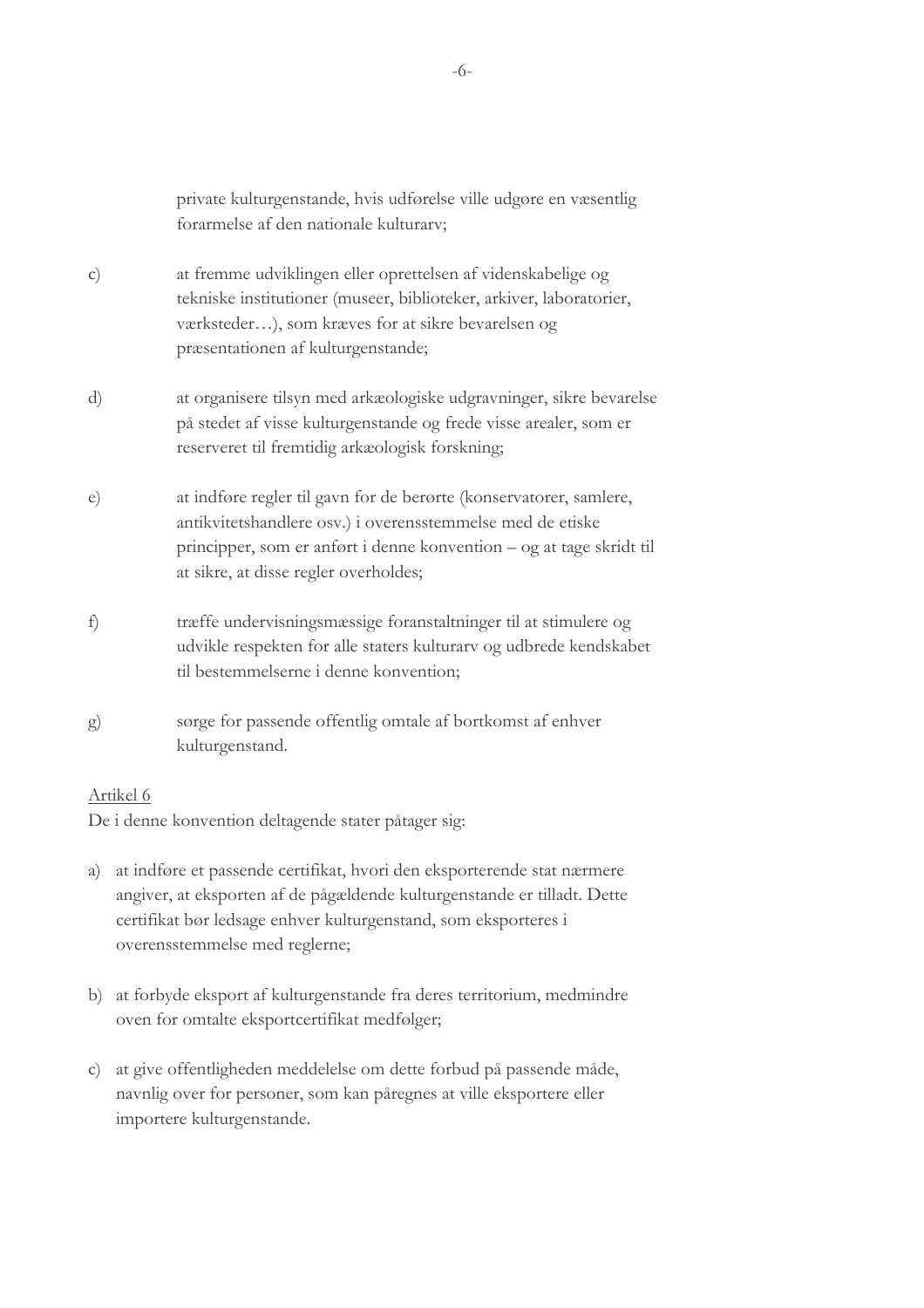De i denne konvention deltagende stater påtager sig:

- a) at træffe de nødvendige forholdsregler i overensstemmelse med national lovgivning for at forhindre museer og lignende institutioner inden for deres territorium i at erhverve kulturgenstande, som har deres oprindelse i en anden deltagende stat, og som er blevet ulovligt eksporteret, efter at denne konvention er trådt i kraft i de pågældende stater. Hvor det er muligt at informere en i denne konvention deltagende oprindelsesstat om tilbud om en sådan kulturgenstand, der er ulovligt udført fra den pågældende stat efter denne konventions ikrafttrædelse i begge stater;
- b) (i) at forbyde import af kulturgenstande, som er stjålet fra et museum eller religiøst eller verdsligt offentligt monument eller en lignende institution i en anden stat, som er deltager i denne konvention, efter konventionen er trådt i kraft i de pågældende stater, forudsat at det kan dokumenteres, at en sådan genstand er opført på vedkommende institutions inventarliste:
	- (ii) efter anmodning af den i denne konvention deltagende oprindelsesstat at tage passende skridt til at finde og returnere sådanne kulturgenstande, som er importeret efter denne konventions ikrafttrædelse i begge de pågældende stater, dog forudsat at den stat, der anmoder herom, betaler en rimelig godtgørelse til en køber i god tro eller til en person, som har gyldig adkomst til genstanden. Anmodninger om

fremfinden og tilbagelevering skal ske ad diplomatiske kanaler. Den anmodende part skal på egen bekostning fremskaffe dokumentation og andet bevismateriale, der er nødvendigt for at godtgøre kravet om generhvervelse og tilbagelevering. Parterne må ikke pålægge told eller andre afgifter på kulturgenstande, der tilbageleveres i henhold til denne artikel. Alle udgifter i forbindelse med tilbagelevering og overgivelse af kulturgenstanden skal afholdes af den anmodende part.

#### Artikel 8

De i denne konvention deltagende stater påtager sig at pålægge straf eller administrative sanktioner over for enhver person, som er ansvarlig for overtrædelse af de forbud, der er nævnt i de ovenfor nævnte artikler 6 (b) og 7  $(b).$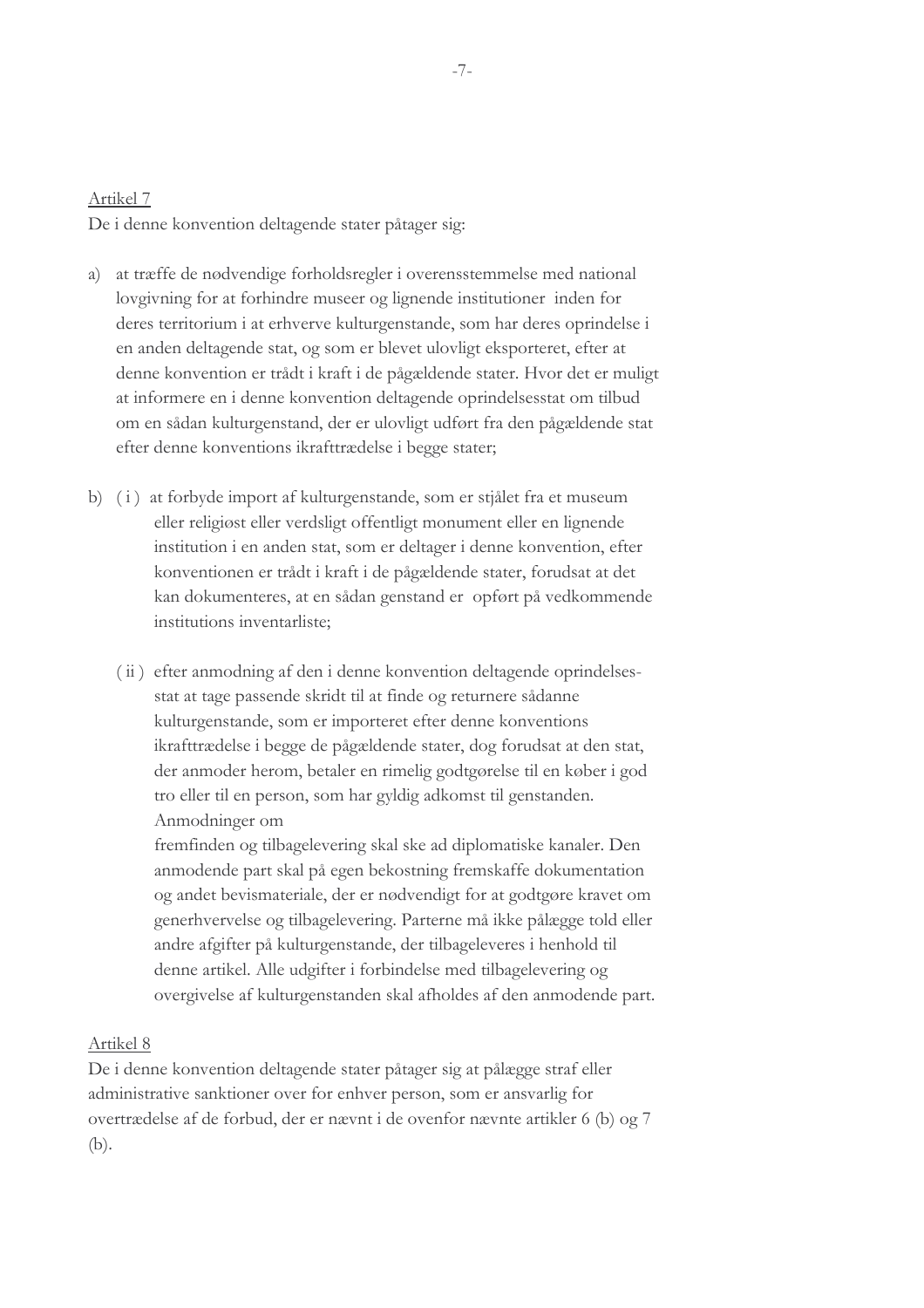Enhver stat, som deltager i denne konvention, og hvis kulturarv er i fare for plyndring af arkæologisk eller etnologisk materiale, kan appellere til andre deltagende stater, som berøres heraf. De i denne konvention deltagende stater påtager sig under sådanne omstændigheder at medvirke til en fælles international bestræbelse for at fastlægge og gennemføre de nødvendige konkrete forholdsregler, herunder kontrol med eksport og import og international handel med de pågældende specielle materialer. Indtil der er opnået enighed, skal enhver af de pågældende stater, i det omfang det er muligt, træffe foreløbige foranstaltninger til at forhindre uoprettelig skade på den anmodende stats kulturary.

#### Artikel 10

De i denne konvention deltagende stater påtager sig:

- a) gennem undervisning, information og bevågenhed at begrænse bevægelser af kulturgenstande, som er ulovligt fjernet fra enhver i denne konvention deltagende stat, og som passende for hvert land at forpligte antikvitetshandlere under strafferetlige eller administrative sanktioner til at føre et register, hvori oprindelsen for hver enkelt kulturgenstand, navne og adresser på sælger, beskrivelse og pris for enhver solgt genstand anføres, og til at informere køberen af kulturgenstanden om eventuelle eksportforbud en sådan genstand måtte være underlagt;
- b) gennem oplysning at bestræbe sig på at skabe og udvikle en erkendelse hos offentligheden om værdien af kulturel ejendom, og den trussel som tyveri, ulovlige udgravninger og ulovlig eksport udgør mod kulturarven.

#### Artikel 11

Eksport og ejendomsoverdragelse af kulturgenstande under tvang, som direkte eller indirekte er opstået ved en fremmed magts besættelse af et land, skal betragtes som ulovlig.

#### Artikel 12

De i denne konvention deltagende stater skal respektere kulturarven inden for de territorier, for hvis internationale relationer de er ansvarlige, og skal træffe alle passende forholdsregler til at forbyde og forhindre ulovlig import, eksport og ejendomsoverdragelse af kulturgenstande inden for sådanne territorier.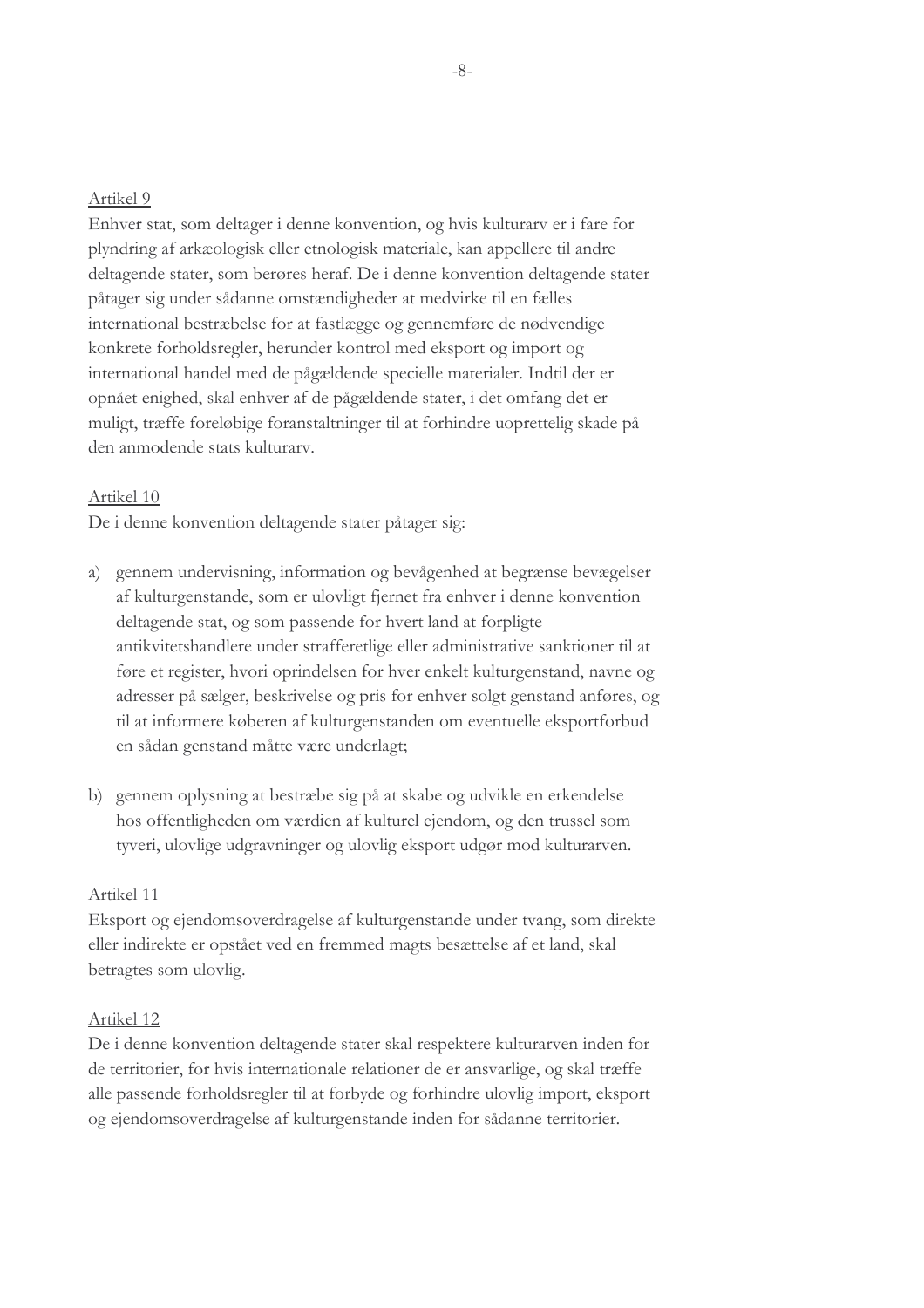De i denne konvention deltagende stater påtager sig i overensstemmelse med lovgivningen i hver enkelt stat:

- a) med alle egnede midler at forhindre ejendomsoverdragelse af kulturgenstande, som vil kunne fremme ulovlig import eller eksport af sådanne genstande;
- b) at sikre, at deres kompetente organer samarbejder om at lette hurtigst mulig tilbagelevering af ulovligt eksporterede kulturgenstande til deres retmæssige ejere;
- c) at tillade, at der anlægges retssager af den retmæssige ejer eller på dennes vegne vedrørende generhvervelse af mistede eller stjålne kulturgenstande;
- d) at erkende den umistelige ret, som enhver i denne konvention deltagende stat har til at klassificere og erklære visse kulturgenstande for uafhændelige, og som således i følge sagens natur ikke kan eksporteres, og til at lette generhvervelse af sådanne kulturgenstande for den pågældende stat i tilfælde, hvor disse er blevet eksporteret.

#### Artikel 14

Med henblik på at forhindre ulovlig eksport og for at overholde de forpligtelser, som udspringer af gennemførelsen af denne konvention, skal enhver i konventionen deltagende stat, i det omfang den er i stand til det, tildele de nationale organer, som er ansvarlige for beskyttelsen af dens kulturarv, et rimeligt budget og bør om nødvendigt oprette et fond til dette formål.

#### Artikel 15

Intet i denne konvention skal hindre de deltagende stater i at indgå specielle aftaler indbyrdes eller i fortsat at opfylde aftaler, som allerede er indgået med hensyn til tilbagelevering af kulturgenstande, som, uanset årsagen, er blevet fjernet fra oprindelseslandet, før denne konvention er trådt i kraft for de pågældende stater.

#### Artikel 16

De i denne konvention deltagende stater skal i de regelmæssige rapporter, som de aflægger til UNESCO's generalkonference, på sådanne tidspunkter og på en sådan måde, som konferencen måtte fastlægge, give oplysning om de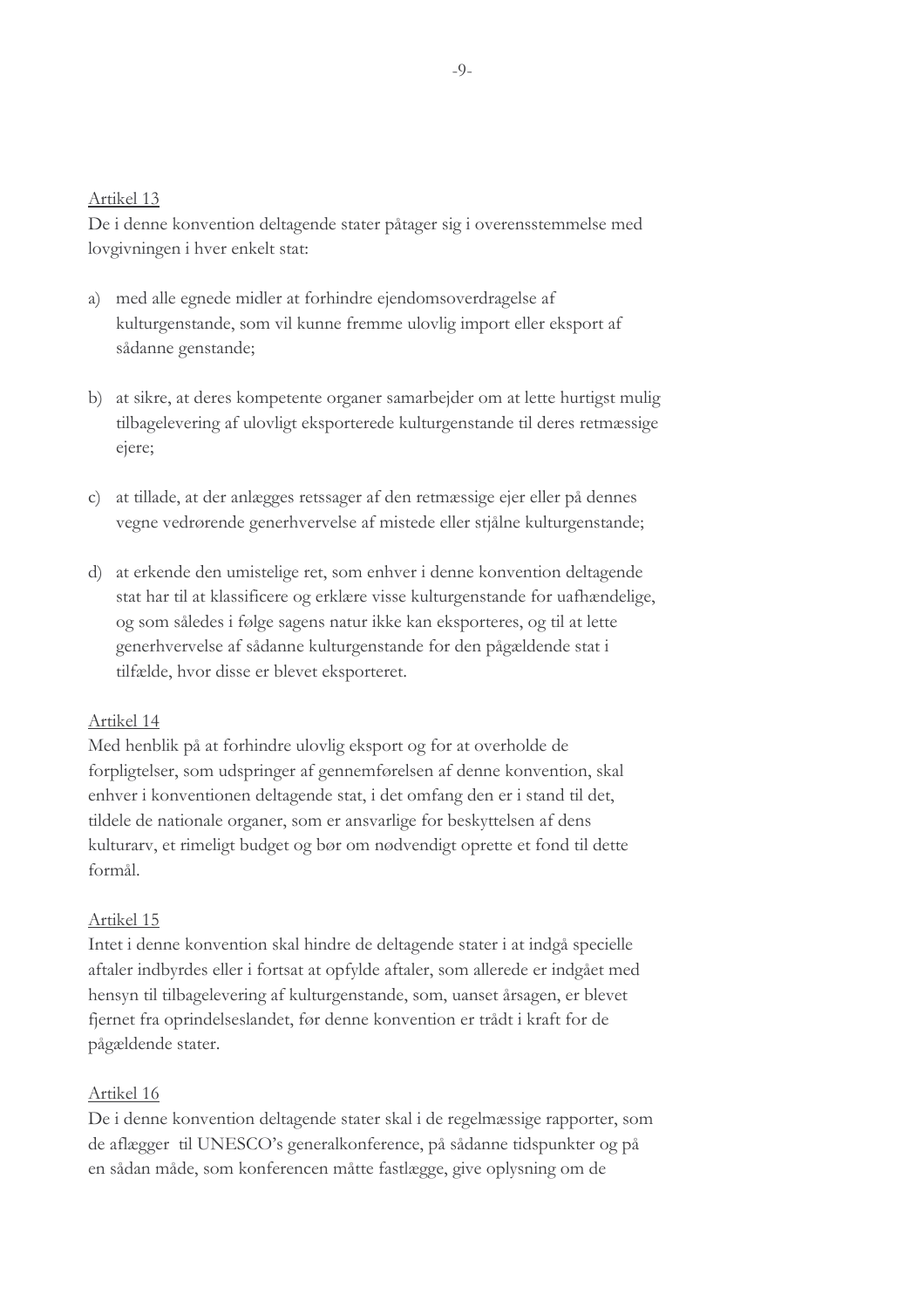lovgivningsmæssige og administrative bestemmelser, som de har vedtaget, og andre foranstaltninger, de har truffet med henblik på anvendelsen af denne konvention, såvel som detaljer om de erfaringer, de har gjort på dette område.

# Artikel 17

- 1. De i denne konvention deltagende stater kan anmode om teknisk bistand fra UNESCO, specielt med hensyn til:
	- a) information og uddannelse;
	- b) konsultation og ekspertrådgivning;
	- c) koordination og mægling.
- 2. UNESCO kan på eget initiativ gennemføre forskning og publicere undersøgelser over emner, der er relevante for den ulovlige flytning af kulturgenstande.
- 3. Med henblik herpå kan UNESCO desuden anmode kompetente ikkestatslige organisationer om samarbejde.
- 4. UNESCO kan på eget initiativ stille forslag til de i denne konvention deltagende stater vedrørende gennemførelsen af denne konvention.
- 5. Efter anmodning fra mindst to stater, som er deltagere i denne konvention, og som er uenige om dens gennemførelse, kan UNESCO virke som mægler med henblik på at opnå forlig mellem dem.

#### Artikel 18

Denne konvention er udfærdiget på engelsk, fransk, russisk og spansk, og de fire tekster har samme officielle gyldighed.

#### Artikel 19

- 1. Denne konvention skal underkastes ratifikation eller godkendelse af UNESCO's medlemsstater i overensstemmelse med deres respektive forfatningsmæssige procedurer.
- 2. Ratifikations- eller godkendelsesdokumenterne skal deponeres hos UNESCO's generaldirektør.

#### Artikel 20

1. Denne konvention skal kunne tiltrædes af alle stater, som ikke er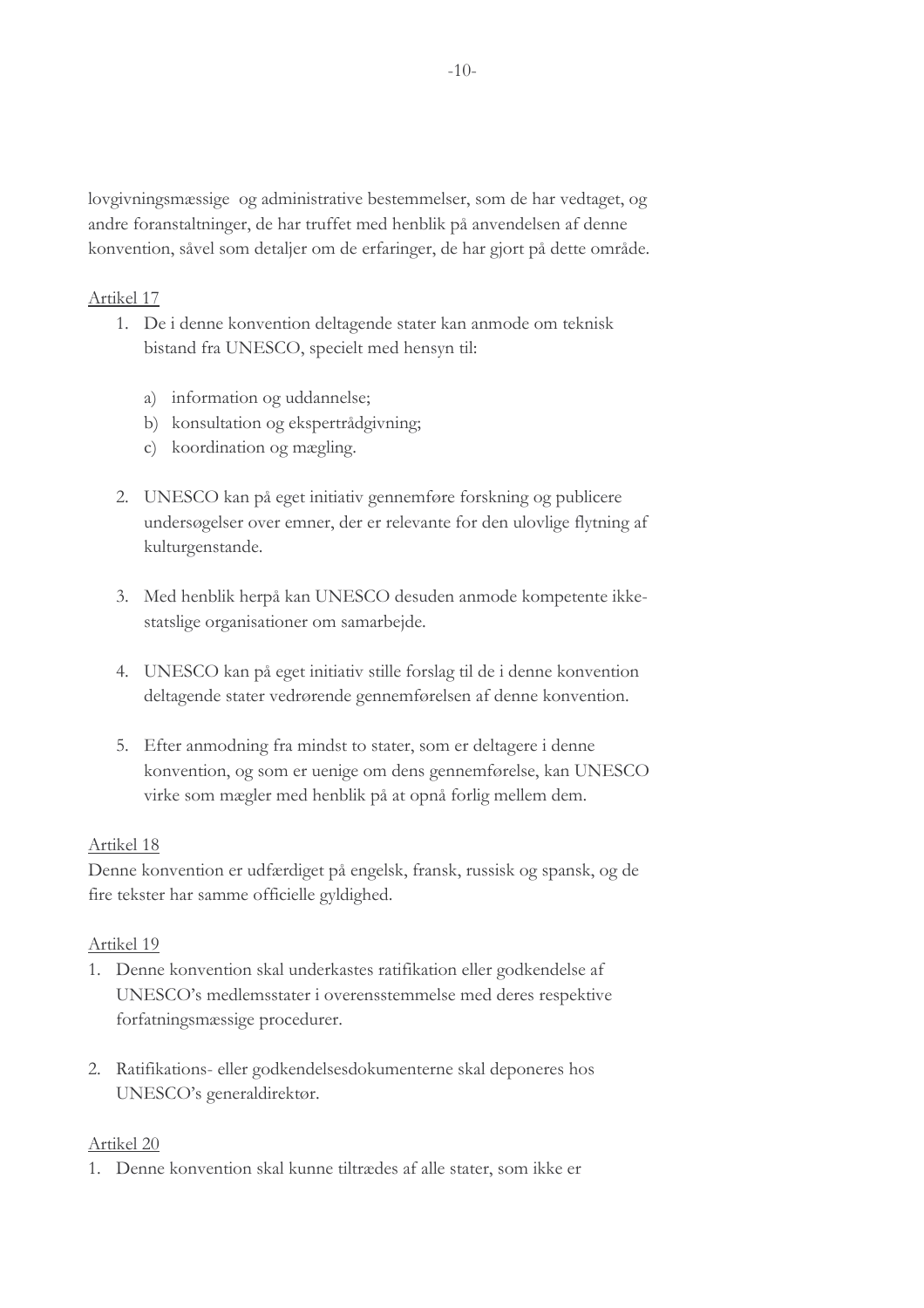medlemmer af UNESCO, og som af organisationens styrelsesråd bliver opfordret til at tiltræde den.

2. Tiltrædelse gennemføres ved deponering af et tiltrædelsesdokument hos UNESCO's generaldirektør.

# Artikel 21

Denne konvention træder i kraft tre måneder efter datoen, hvor det tredje ratifikations-, godkendelses- eller tiltrædelsesdokument er deponeret, men kun for så vidt angår de stater, som har deponeret deres respektive dokumenter på eller forud for denne dato. Med hensyn til alle andre stater træder den i kraft tre måneder efter, at den pågældende stats ratifikations-, godkendelses- eller tiltrædelsesdokument er deponeret.

# Artikel 22

De i denne konvention deltagende stater erkender, at konventionen finder anvendelse på ikke kun deres moderlande, men også for alle de territorier, for hvis internationale forbindelser de er ansvarlige. De påtager sig om nødvendigt at konsultere regeringer eller andre kompetente myndigheder inden for disse territorier i forbindelse med eller forud for ratifikation, godkendelse eller tiltrædelse med henblik på at sikre sig, at konventionen vil blive anvendt inden for disse territorier og at underrette UNESCO's generaldirektør om, hvilke territorier den gælder for, således at meddelelsen træder i kraft tre måneder efter datoen for dens modtagelse.

# Artikel 23

- 1. Enhver stat, der er deltager i denne konvention, kan opsige konventionen på egne vegne eller på vegne af ethvert territorium, for hvis internationale forbindelser den er ansvarlig.
- 2. Opsigelsen skal meddeles skriftligt i et dokument, som deponeres hos UNESCO's generaldirektør.
- 3. Opsigelsen træder i kraft tolv måneder efter modtagelsen af opsigelsesdokumentet.

# Artikel 24

UNESCO's generaldirektør skal underrette organisationens medlemsstater, de stater der ikke er medlem, men som der er henvist til i artikel 20, samt de Forenede Nationer angående deponering af alle de ratifikations-, godkendelses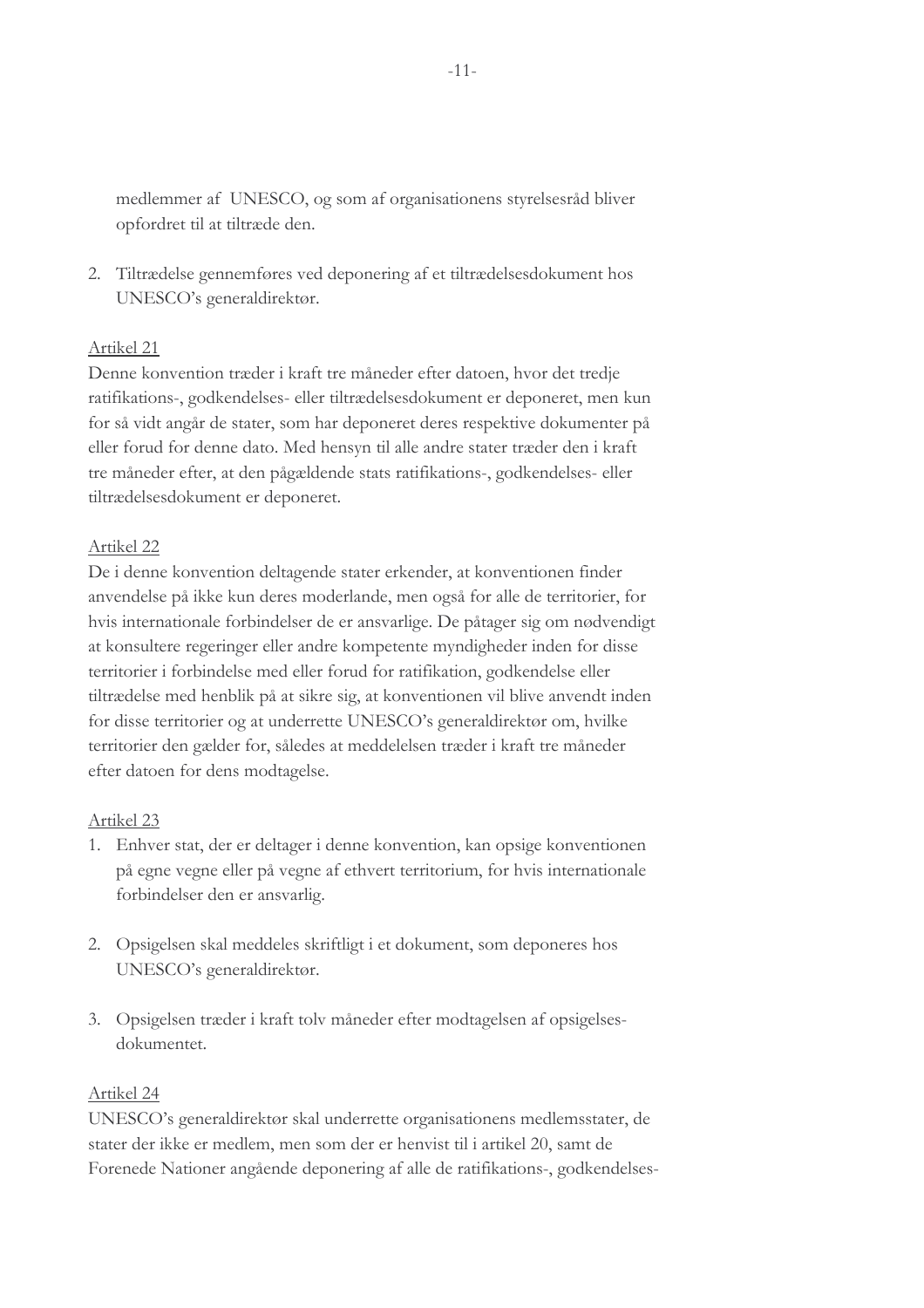og tiltrædelsesdokumenter, der er omtalt i artiklerne 19 og 20, og om de meddelelser og opsigelser, der er omtalt i artiklerne 22 og 23.

#### Artikel 25

- 1. Denne konvention kan revideres af UNESCO's generalkonference. Enhver sådan revision vil imidlertid kun være bindende for de stater, som bliver deltagere i den reviderede konvention.
- 2. Såfremt generalkonferencen vedtager en ny konvention, som helt eller delvist ændrer denne konvention, skal nærværende konvention, med mindre andet er bestemt i den nye konvention, ophøre med at kunne ratificeres, godkendes eller tiltrædes fra den dato på hvilken den nye reviderede konvention træder i kraft.

# Artikel 26

I overensstemmelse med artikel 102 i FN's Charter skal denne konvention registreres i FN's sekretariat efter anmodning fra UNESCO's generaldirektør.